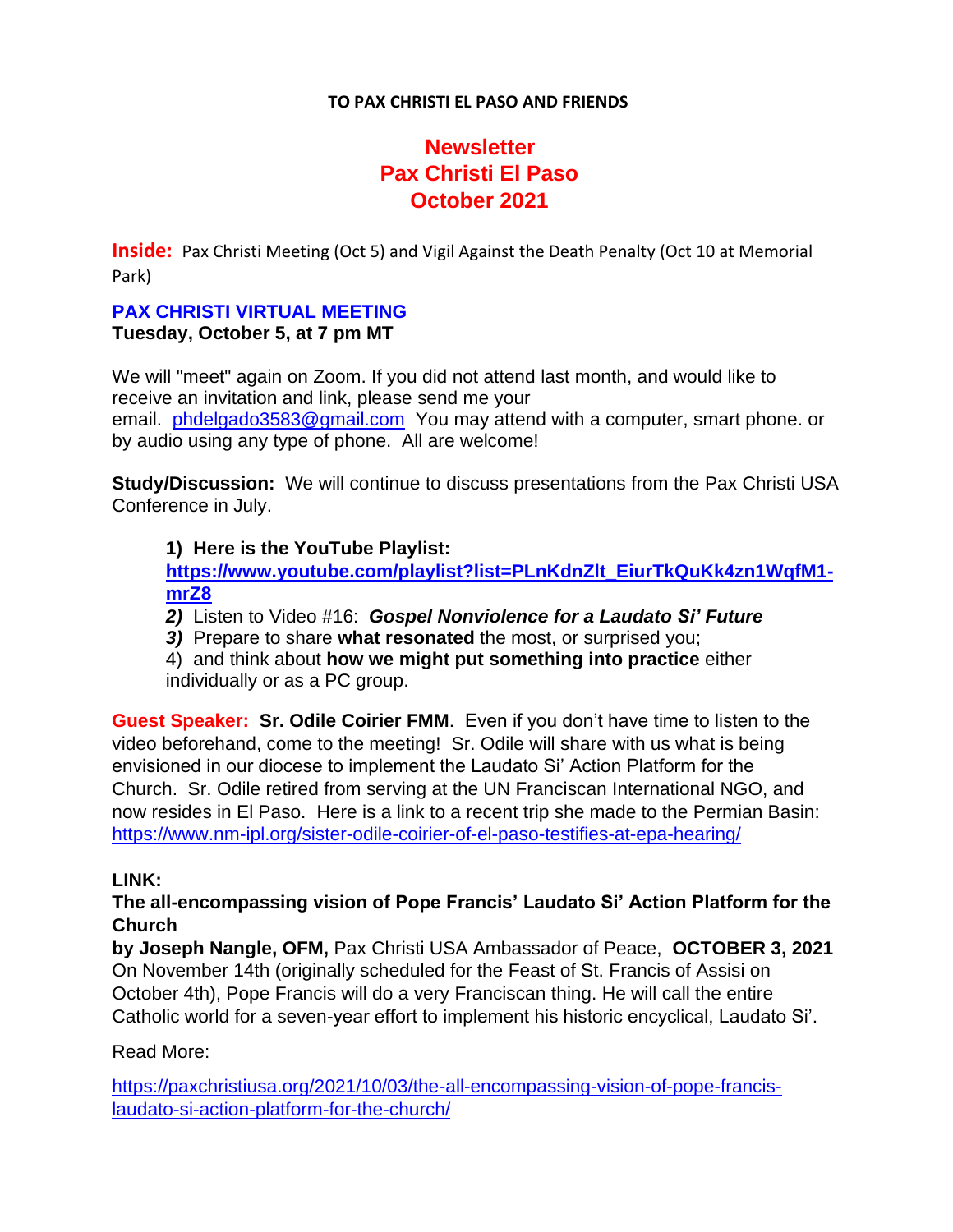# **RESTORATIVE JUSTICE MINISTRY**

# **All are Invited to: An Interfaith Bilingual Vigil Against the Death Penalty**

As we join cities around the world to observe

# **The 19th World Day Against the Death Penalty**

**Date: Sunday, October 10, 2021 Time: 3:00-4:30 PM** (Bring a chair.) **Place: Memorial Park, Grant Avenue, El Paso (lower road through the Park, near the rock wall arch) Enter Park from Copia or Copper.**

## **In Solidarity With:**

El Pasoans Against the Death Penalty The Restorative Justice Ministry of the EP Diocese World Coalition Against the Death Penalty [https://worldcoalition.org/campagne/19th-world-day-against-the-death-penalty/](https://na01.safelinks.protection.outlook.com/?url=https%3A%2F%2Fworldcoalition.org%2Fcampagne%2F19th-world-day-against-the-death-penalty%2F&data=04%7C01%7C%7C50ad1d117ca74b30507808d987715e03%7C84df9e7fe9f640afb435aaaaaaaaaaaa%7C1%7C0%7C637689743276714693%7CUnknown%7CTWFpbGZsb3d8eyJWIjoiMC4wLjAwMDAiLCJQIjoiV2luMzIiLCJBTiI6Ik1haWwiLCJXVCI6Mn0%3D%7C1000&sdata=o5LjZNq4kmb0uFqgsVZh9dlbhsu6zxcJAtfacEBbbo4%3D&reserved=0)



Texas Coalition to Abolish the Death Penalty [www.tcadp.org](https://na01.safelinks.protection.outlook.com/?url=http%3A%2F%2Fwww.tcadp.org%2F&data=04%7C01%7C%7C50ad1d117ca74b30507808d987715e03%7C84df9e7fe9f640afb435aaaaaaaaaaaa%7C1%7C0%7C637689743276724692%7CUnknown%7CTWFpbGZsb3d8eyJWIjoiMC4wLjAwMDAiLCJQIjoiV2luMzIiLCJBTiI6Ik1haWwiLCJXVCI6Mn0%3D%7C1000&sdata=RNnQt1qFQ5Cq%2FyAbDgT55hLHNs8BbzsFBUif6s8TWeI%3D&reserved=0)



Photo by Sr. Maggie Sierra MM For more information: Pat Delgado (915) 740-

3962 [phdelgado@hotmail.com](mailto:phdelgado@hotmail.com)

Please spread the Word!

## **More Updates:**

Texas has 4 **executions** scheduled before the end of the year: one in October and three in November!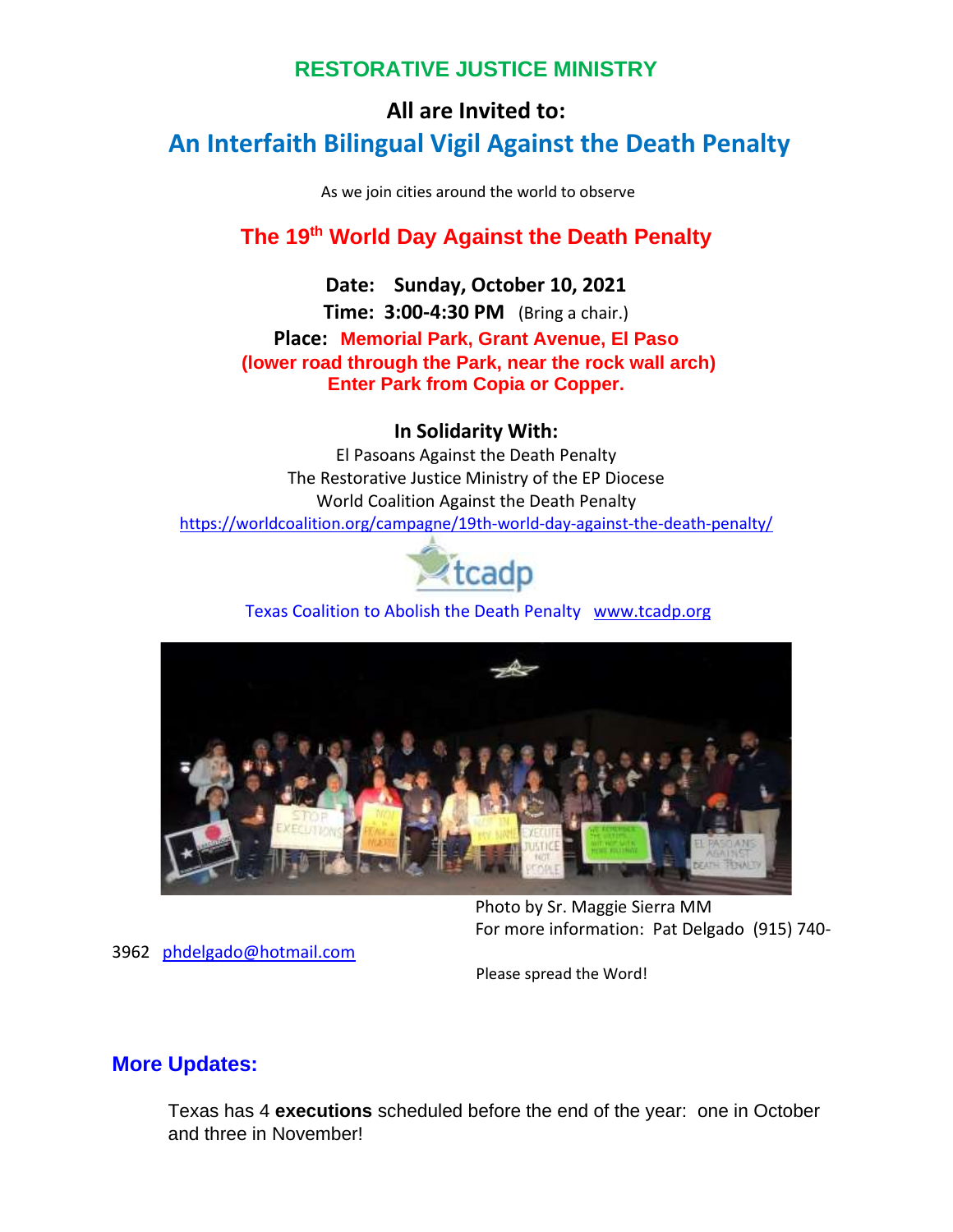**Execution Vigil: Tuesday, October 12, 12:00 noon - 1:00 pm** at the Corner of San Antonio and Campbell, downtown in front of the El Paso County Courthouse, to protest the execution of Stephen Barbee, on death row for 15 years. Call for Info about parking, and updates: 915 740-3962

**Save the Date: Mass of Thanksgiving** for the souls of Juan Pablo and Jonathan Salas, and for the witness for life by the family, Monday, November 22nd, 6 pm at Our Lady of Assumption Church, 4800 Byron St., El Paso 79930

Pax Christi E Paso extends its **condolences to Bishop John Stowe,** Pax Christi Bishop-President on the death of his father, John R. Stowe on September 22, 2021. Bishop Stowe was formerly vicar of the Diocese of El Paso and has many friends in El Paso.

# **Pax Christi USA's monthly virtual Peace Mass, October 28, 2021**

4th Thursday of each month at 8 pm ET, **(6 pm MT)** A wonderful action of solidarity for our Peace community to gather together and celebrate no matter where we are! All are Welcome! [https://paxchristiusa.org/2021/03/16/pax-christi-usa-to-host-a-monthly](https://na01.safelinks.protection.outlook.com/?url=https%3A%2F%2Fpaxchristiusa.org%2F2021%2F03%2F16%2Fpax-christi-usa-to-host-a-monthly-peace-mass-starting-in-march%2F&data=04%7C01%7C%7C50ad1d117ca74b30507808d987715e03%7C84df9e7fe9f640afb435aaaaaaaaaaaa%7C1%7C0%7C637689743276724692%7CUnknown%7CTWFpbGZsb3d8eyJWIjoiMC4wLjAwMDAiLCJQIjoiV2luMzIiLCJBTiI6Ik1haWwiLCJXVCI6Mn0%3D%7C1000&sdata=b9Nyqu0GyOOT214%2BVYZU7ZoH6tpEL0VI%2FS7DNEgi%2FtM%3D&reserved=0)[peace-mass-starting-in-march/](https://na01.safelinks.protection.outlook.com/?url=https%3A%2F%2Fpaxchristiusa.org%2F2021%2F03%2F16%2Fpax-christi-usa-to-host-a-monthly-peace-mass-starting-in-march%2F&data=04%7C01%7C%7C50ad1d117ca74b30507808d987715e03%7C84df9e7fe9f640afb435aaaaaaaaaaaa%7C1%7C0%7C637689743276724692%7CUnknown%7CTWFpbGZsb3d8eyJWIjoiMC4wLjAwMDAiLCJQIjoiV2luMzIiLCJBTiI6Ik1haWwiLCJXVCI6Mn0%3D%7C1000&sdata=b9Nyqu0GyOOT214%2BVYZU7ZoH6tpEL0VI%2FS7DNEgi%2FtM%3D&reserved=0) 

## LINK

**"A Moral Crisis" Reverend William Barber: "On Why Congress Must Pass a \$3.5 trillion bill".** Rev. Barber is co-chair of the Poor People's Campaign and president of Repairers of the Breach. Watch the Democracy Now! interview:

[https://www.democracynow.org/2021/9/30/rev\\_william\\_barber\\_congress](https://na01.safelinks.protection.outlook.com/?url=https%3A%2F%2Fwww.democracynow.org%2F2021%2F9%2F30%2Frev_william_barber_congress&data=04%7C01%7C%7C50ad1d117ca74b30507808d987715e03%7C84df9e7fe9f640afb435aaaaaaaaaaaa%7C1%7C0%7C637689743276734689%7CUnknown%7CTWFpbGZsb3d8eyJWIjoiMC4wLjAwMDAiLCJQIjoiV2luMzIiLCJBTiI6Ik1haWwiLCJXVCI6Mn0%3D%7C1000&sdata=HCcJf3legSP1cBlzOVzRlnlPQdARFWrri6Xu5dtwXq8%3D&reserved=0)

# **SAVE THE DATE: SCHOOL OF THE AMERICAS**